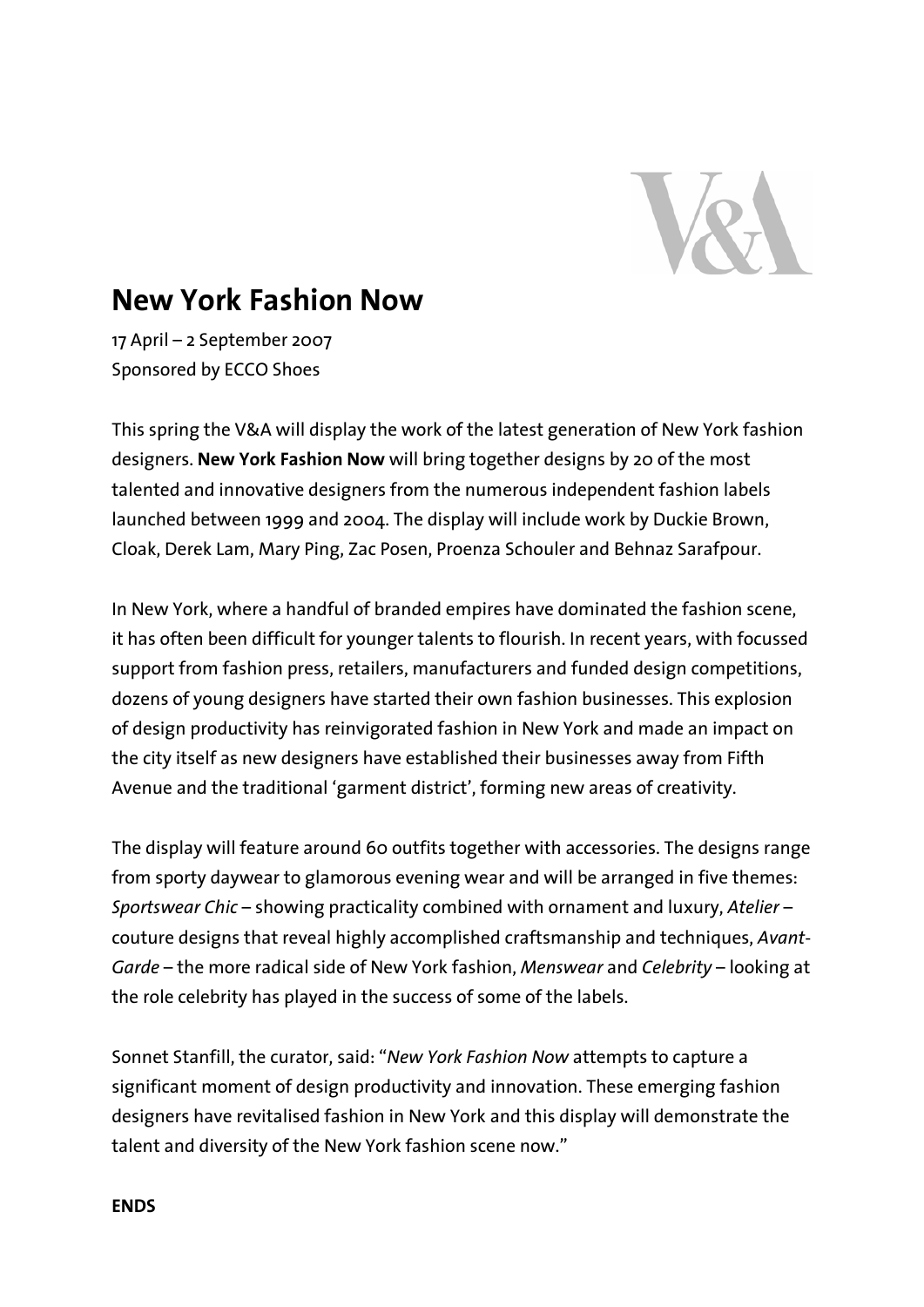## **NOTES TO EDITORS**

Entry to New York Fashion Now is FREE, as is entry to the V&A. For public enquiries: 020 7942 2000 or www.vam.ac.uk

A new book from V&A Publications will be published to accompany the display. *New York Fashion* by Sonnet Stanfill (£30 Hardback) explores the reasons behind the rise of the city as a twenty-first century fashion capital and features examples of the work of 20 of New York's new generation of fashion designers. **For further information on the book contact Claire Sawford PR on 020 7722 4114 or email cs@cspr.uk.net (not for publication).** 

**For further PRESS information please contact Olivia Colling or Abigail Jones in the V&A Press Office on 0207 942 2500/2502 or email press.office@vam.ac.uk A selection of high resolution images can be downloaded from www.image.net** 

Sponsored by

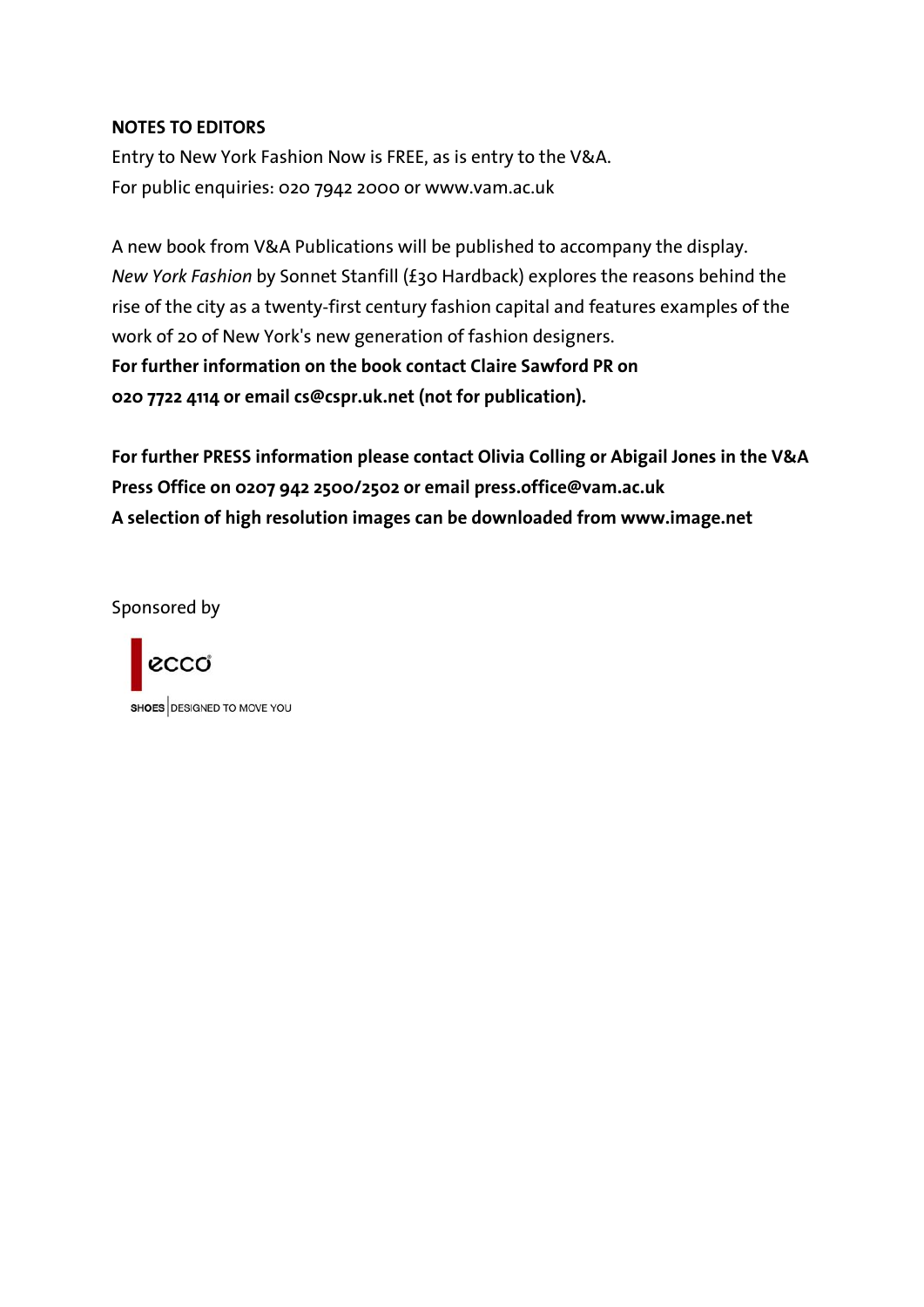## **INFORMATION ON THE FEATURED DESIGNERS**

## **Miguel Adrover**

Majorcan-born designer Michael Adrover (b. 1965) set up his fashion label in 2000, nine years after he arrived in New York. Adrover incorporated found objects and recycled clothing into his carefully constructed garments. His collections were often provocative and politically themed, referencing such things as the Vietnam War and Native American culture. Despite Adrover's evident creativity he was forced to discontinue his fashion label in 2005 due to the financial failure of his backer.

## **Lost Art by Jordan Betten**

Jordan Betten (b. 1970) founded his fashion label, Lost Art, in 1997 at the age of 27 after several years of modelling. With encouragement and patronage from established designer Anna Sui, Betten taught himself the techniques of working with leather and other animal skins. Under the label Lost Art, Betten creates hand-crafted, bespoke garments from specially chosen hides and pelts. Lost Art is deliberately small-scale to ensure individual client attention and quality of craftsmanship – all his garments are hand-stitched. The studio creates just over 100 garments per year in addition to larger orders from high-profile rock and country-and-western musicians.

## **Duckie Brown**

The menswear label Duckie Brown was founded by Steven Cox (b. 1967) and Daniel Silver (b. 1958) in 2001. Cox, the lead designer, is British and studied design in Liverpool before working in New York for over 15 years for other designers including Tommy Hilfiger and Ralph Lauren. Silver, from Toronto, started as a glove designer before becoming a television producer. He contributes to Duckie Brown's designs, and serves as its business manager. The label combines classic hand tailoring with ornament and amusing accessories to create wearable clothes that are more adventurous than traditional menswear. Duckie Brown collections are successfully sold through some of the best men's stores around the world.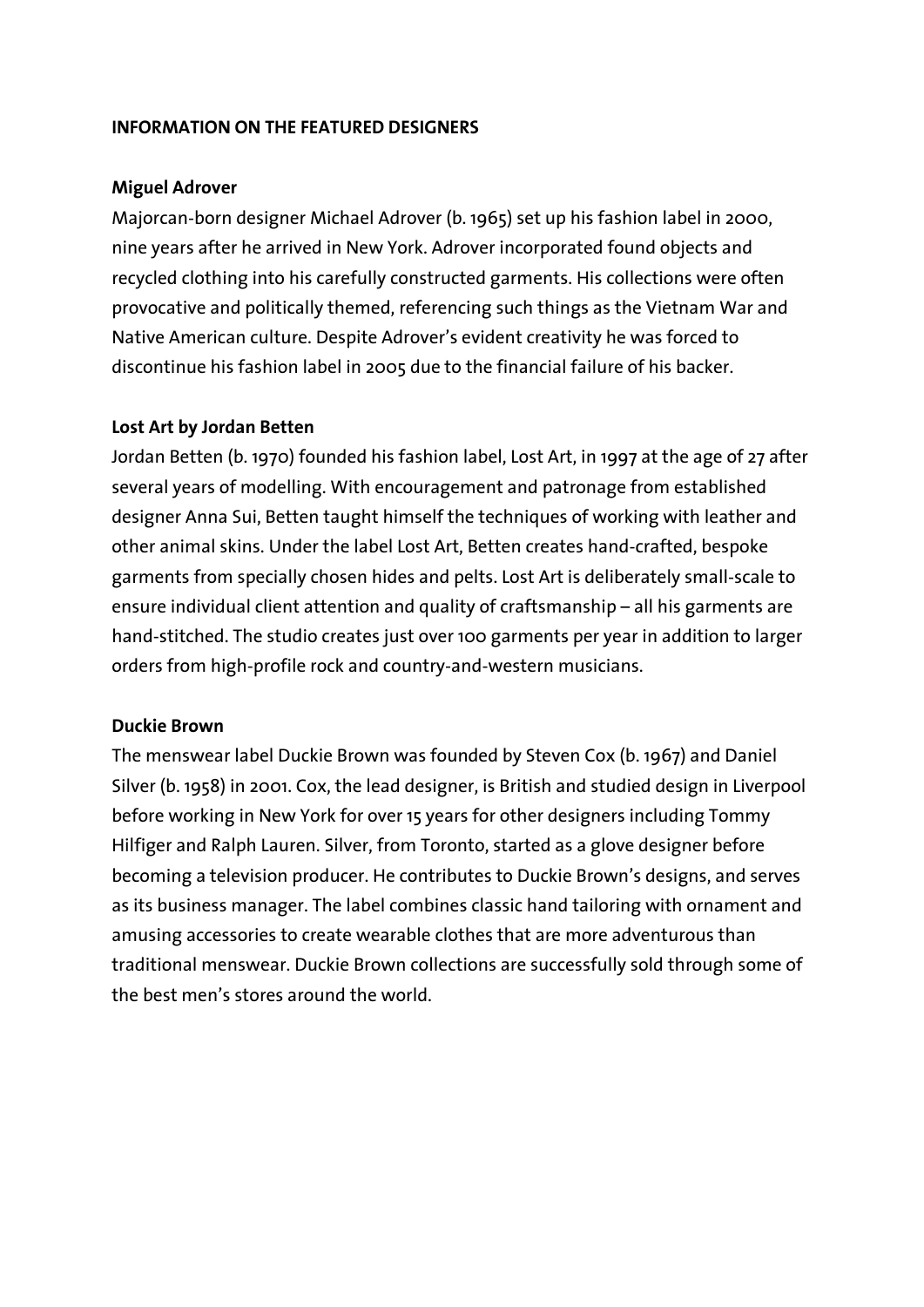## **Thom Browne**

Thom Browne (b. 1965) started his label in 1999 after a decade working as an actor in Los Angeles followed by a move to New York where he worked as a designer for Armani and the retail chain Club Monaco. Inspired by the sensibility of the 1950s Browne wants to encourage a younger generation to adopt the suit as an all-occasion uniform. Browne's suits are recognizably unique – characterized by short jackets, narrow trouser legs and trouser hems which graze the shoe top.

# **Cloak**

Russian-born Alexandre Plokhov (b. 1967) launched his menswear label 'Cloak', in 1999. After studying and working in Chicago, Plokhov moved to New York in 1998 to work as a men's pattern-maker for Marc Jacobs. Plokhov chose to design for men because he felt it was more constant and less wasteful than the cycle of women's fashion. His somewhat severe designs often romanticize a tough masculine ideal inspired by a range of male costumes from military uniforms to safari suits.

## **Sean 'Diddy' Combs for Sean John**

Celebrity musician-turned-designer, Sean 'Diddy' Combs (b. 1969), founded his Sean John label in 1999, setting a precedent for what soon became a stream of fame-tofashion ventures. What is significant about Combs' line is that he has done so within the confines of the mainstream fashion industry, presenting his collections on the catwalk during New York Fashion Week and selling in both his own retail store and through mainstream department stores.

## **Tess Giberson**

Giberson (b. 1971) graduated from Rhode Island School of Design and, aged 29, set up her own fashion business in 2000. Giberson's collections each started with an intellectual preoccupation and her clothes were designed to deliberately transcend trends. Her conceptual design approach, together with her staged, choreographed presentations attracted the attention of the international arts community. At the end of 2005 Giberson closed down her label and became head designer at TSE, the luxury knitwear label.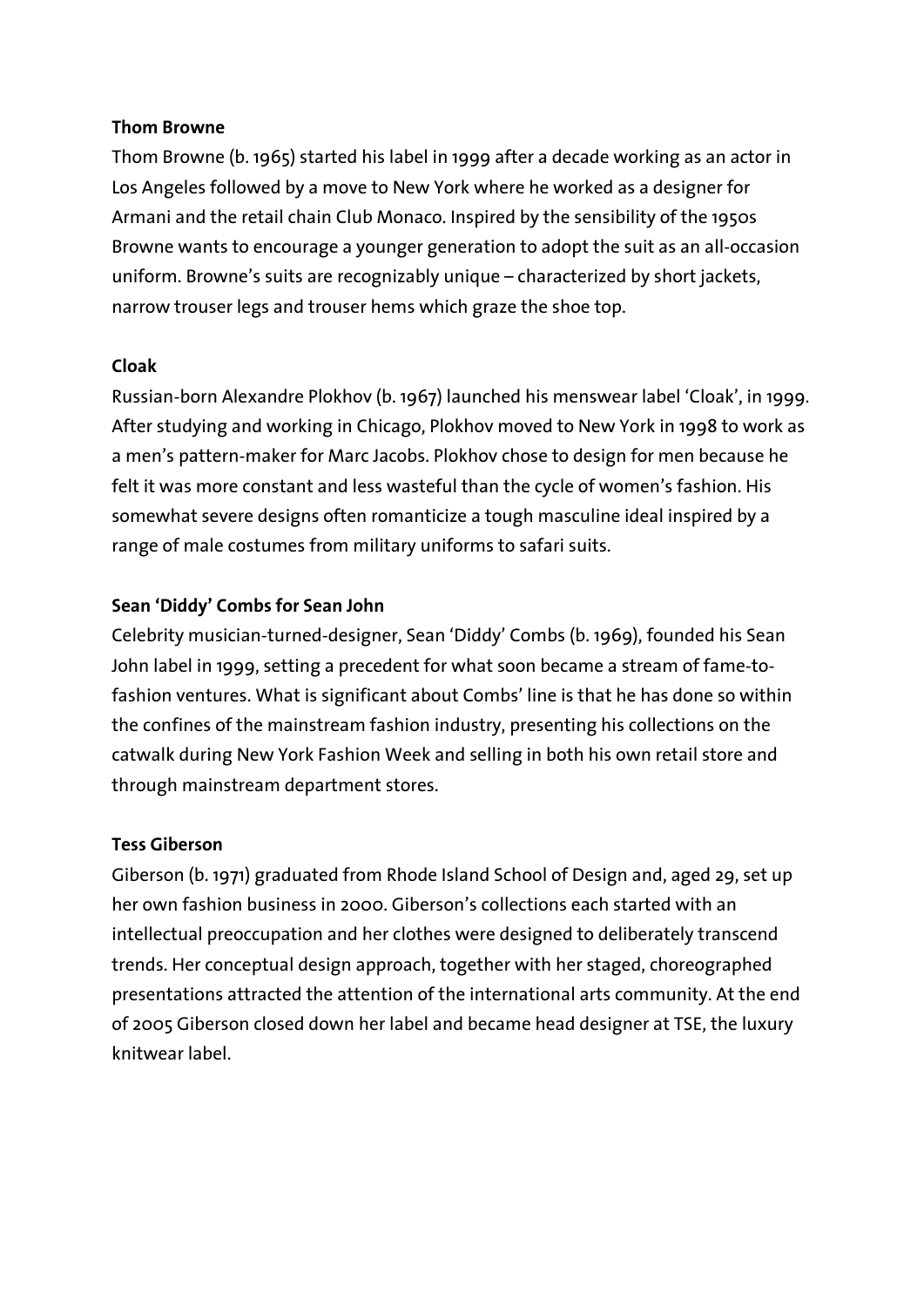# **Christian Joy**

With no previous experience of designing clothes Christiane Joy Hultquist (b. 1973) started her own label in 2000, at the age of 26, after working in a boutique specializing in avant-garde clothing. Joy began creating unique pieces by customising old clothing. Joy came to prominence through designing the stage wardrobe for Karen O, the lead singer of cult band the Yeah Yeah Yeahs.

# **Derek Lam**

Derek Lam (b. 1966) spent over a decade working for other fashion designers, including Michael Kors, after graduating from Parsons School of Design. He launched his own label in 2003, at the age of 35. Once launched, Lam's designs achieved swift prominence with influential retailers placing orders. Lam's vision for his label is to create clothes that are both luxurious and wearable. While unfailingly feminine, Lam's designs reflect the informal spirit that epitomises New York's fashion tradition.

# **Maggie Norris**

Maggie Norris worked for 14 years at Ralph Lauren before starting her own couturecentred fashion label in 2000. Norris focuses on the details of her craft, creating tailored daywear and elegant eveningwear that feature rarefied construction techniques, historic references and vintage textiles. Norris works closely with a team of technically skilled specialists to realize her designs.

# **Mary Ping**

Mary Ping (b.1978) started her fashion label in 2001, aged 23, with little formal fashion experience. Ping designs two collections a year and sells her clothes through a handful of shops in America and Japan. Her aim is to create a timeless, simplified wardrobe, using pared-down versatile shapes while featuring interesting construction details.

# **Zac Posen**

Zac Posen (b. 1980) started his own fashion label at 21, only weeks before the terrorist attacks of 11 September 2001. In spite of such timing Posen entered quickly onto New York's fashion scene, winning several key awards soon after he established his label. Posen now sells his designs internationally and has a celebrity-studded client list.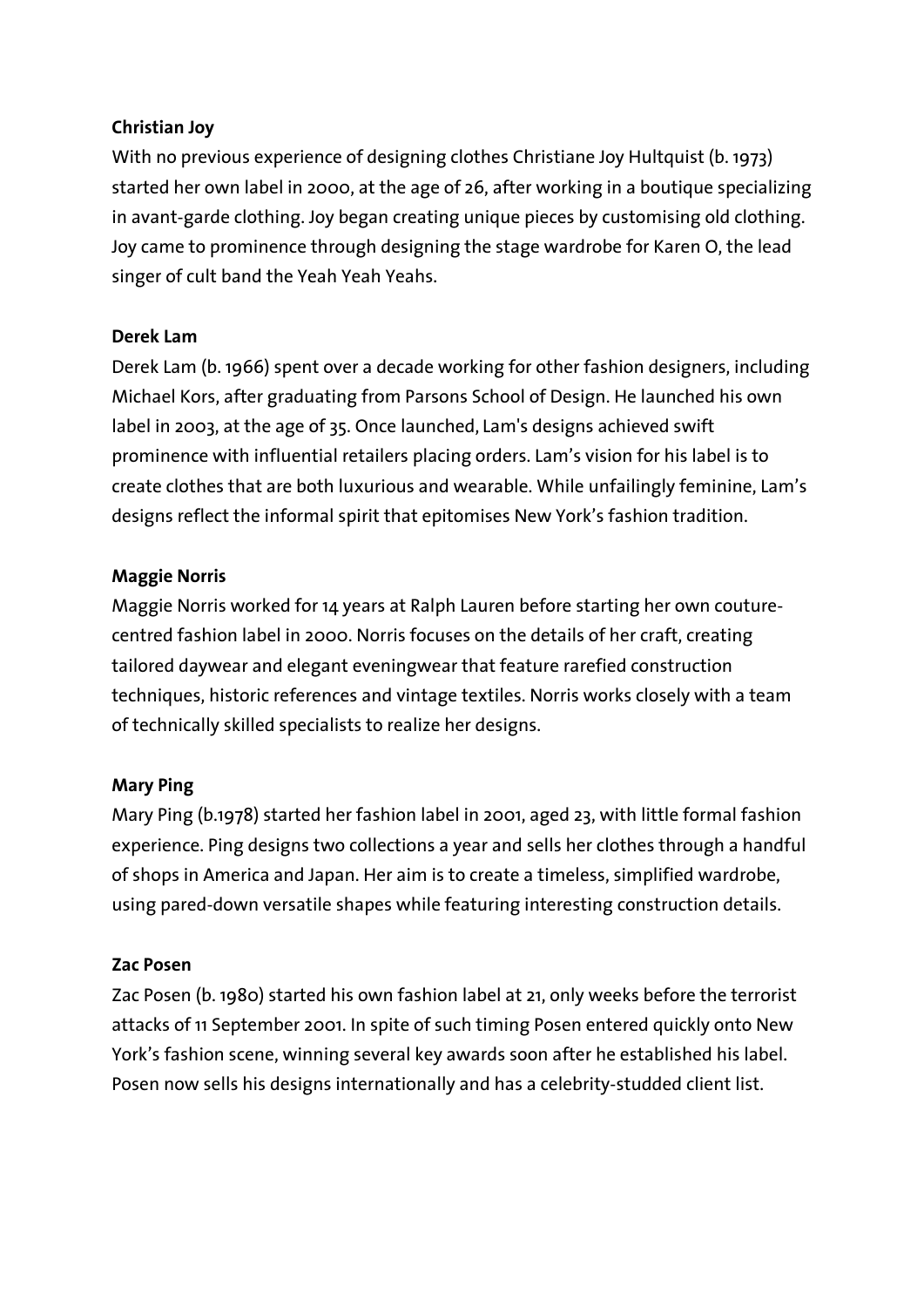## **Craig Robinson**

Craig Robinson (b. 1972) established his bespoke tailoring label in 2001, at the age of 29, out of the private client business he had been running for five years. Robinson creates sharply tailored three-piece suits, often with exaggerated lapels and combines them with brightly coloured shirts and 'tough guy' accessories, such as a gun holster. His dedication to craftsmanship and fine tailoring has earned him a loyal client base of musicians and actors.

# **Behnaz Sarafpour**

Iranian-born Sarafpour graduated from Parsons School of Design in 1992. She worked for a number of prominent designers, including Anne Klein and Isaac Mizrahi before launching her own fashion label in 2001 at the age of 30. Sarafpour's clothes are feminine, but also practical and versatile. She describes the woman who wears them as "someone who has an appreciation for luxury and who wants something that's going to be different".

## **Proenza Schouler**

The fashion label Proenza Schouler was launched to much acclaim in 2002 by Jack McCollough (b.1979) and Lazaro Hernandez (b.1979), who met while studying at Parsons School of Design. Barneys purchased their jointly made graduation collection and in under three years 100 shops across the United States, Europe and Asia stocked their designs. They were the 2004 winners of the CFDA/Vogue Fashion Fund.

# **Slow & Steady Wins the Race**

The conceptual clothing line, *Slow and Steady Wins the Race*, was founded anonymously in 2001 by a designer (b. 1978), aged 23, fresh from university. She designs according to an anti-consumerist manifesto and aims to create compelling garments from the most inexpensive fabrics and materials. To minimize the waste of the fashion cycle Slow and Steady's designer severely limits her collection's production and concentrates on affordable, timeless pieces.